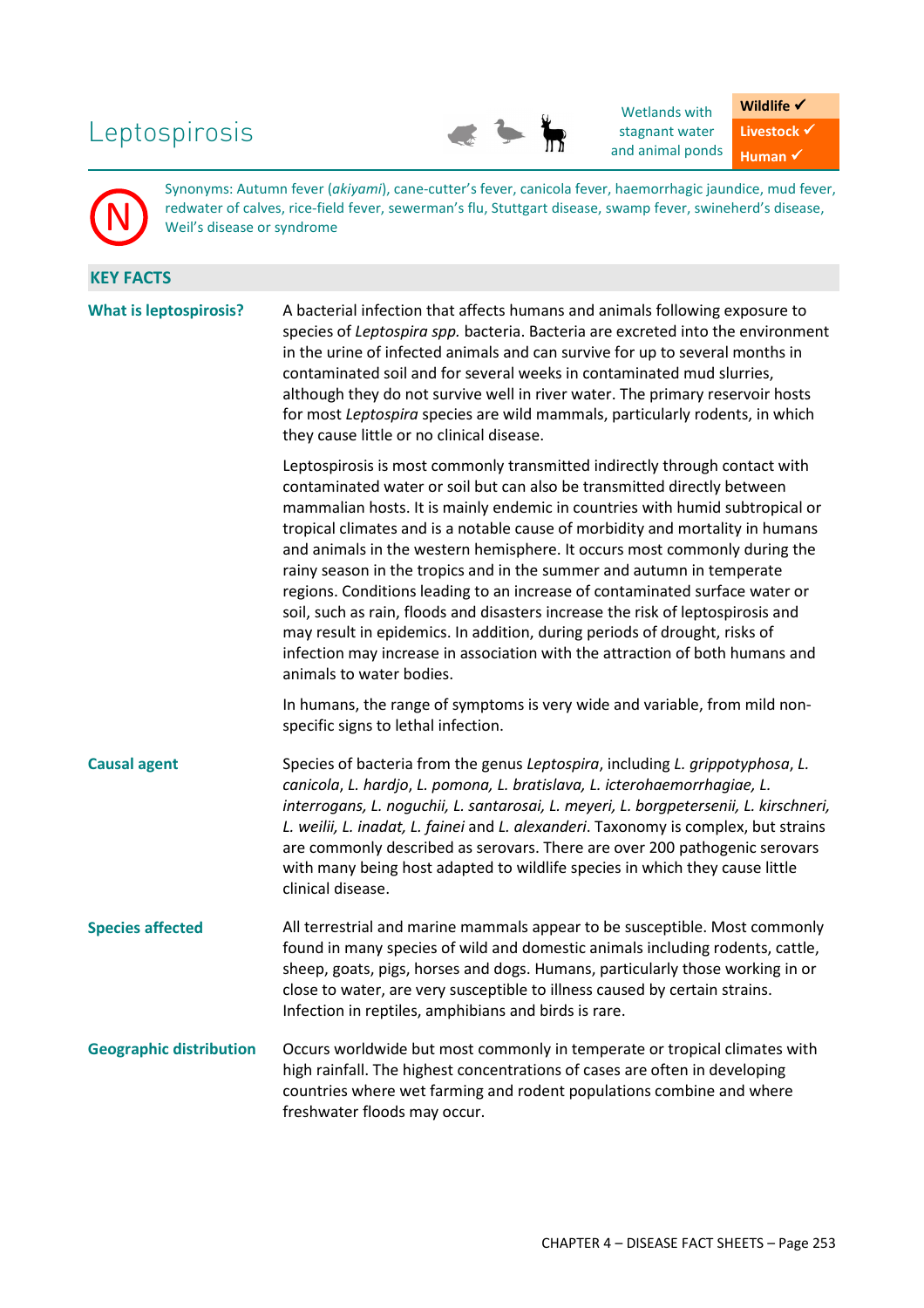| <b>Environment</b>                                   | Any environment supporting species of Leptospira spp. and their animal hosts.<br>Leptospirosis is particularly prevalent in warm and humid climates, marshy or<br>wet areas, and in regions with an alkaline soil pH. The importance of each<br>species differs between geographical regions.                                                                                                                                                                                                                                                                                                                                                                                                                                                                                          |
|------------------------------------------------------|----------------------------------------------------------------------------------------------------------------------------------------------------------------------------------------------------------------------------------------------------------------------------------------------------------------------------------------------------------------------------------------------------------------------------------------------------------------------------------------------------------------------------------------------------------------------------------------------------------------------------------------------------------------------------------------------------------------------------------------------------------------------------------------|
| <b>TRANSMISSION AND SPREAD</b>                       |                                                                                                                                                                                                                                                                                                                                                                                                                                                                                                                                                                                                                                                                                                                                                                                        |
| <b>Vector(s)</b>                                     | Infected terrestrial and marine mammals.                                                                                                                                                                                                                                                                                                                                                                                                                                                                                                                                                                                                                                                                                                                                               |
| <b>How is the disease</b><br>transmitted to animals? | Infection is acquired through direct contact with infected urine or indirect<br>contact with urine-contaminated water/soil/vegetation or food. Bacteria gain<br>entry across intact mucous membranes or broken skin. Occasionally, infection<br>can spread through the inhalation/ingestion of aerosolised urine or water.<br>Transmission may also occur through contact with infected normal, aborted or<br>stillborn foetuses, or vaginal discharge and placental fluids.                                                                                                                                                                                                                                                                                                           |
| <b>How does the disease</b><br>animals?              | Infection is spread from one animal group to another by an infected animal<br>spread between groups of which will shed the bacteria into the environment, most commonly in urine.<br>Infection is maintained through survival of bacteria in the kidney of a reservoir<br>host, where they are protected from the host's immune response.                                                                                                                                                                                                                                                                                                                                                                                                                                              |
| <b>How is the disease</b><br>transmitted to humans?  | Infection is acquired through contact with water, food or soil contaminated<br>with urine from infected animals, especially rats. Bacteria may be ingested or<br>may gain entry across intact mucous membranes or broken skin. Direct person<br>to person transmission is rare but possible. Transmission occurs less<br>commonly through the bite of a rodent.                                                                                                                                                                                                                                                                                                                                                                                                                        |
| <b>IDENTIFICATION AND RESPONSE</b>                   |                                                                                                                                                                                                                                                                                                                                                                                                                                                                                                                                                                                                                                                                                                                                                                                        |
| <b>Field signs</b>                                   | In reservoir wildlife hosts infection is likely to be asymptomatic, with little<br>clinical disease. In accidental hosts symptoms may be very variable, and<br>depend, in part, on the bacterial strain involved. Initial clinical signs are<br>generally non-specific and include lethargy and anorexia, associated with<br>fever. In dairy cattle, reduced milk production may be observed. Disease may<br>progress to septicaemia and in some cases may result in death of the host.<br>Infection during pregnancy may result in abortion, still-birth, weak offspring or<br>infected but healthy offspring. In horses, many infections are subclinical and<br>eye disease is the most common symptom. Seals and sea lions may suffer from<br>fever, abortions and neonatal deaths. |
|                                                      | In humans, the disease picture is also highly variable. During the initial<br>incubation period of roughly seven days (range 2-19), signs are non-specific<br>and include fever, headache, chills, a rash and muscular pain. The kidneys and<br>liver are common target organs and symptoms might include vomiting,<br>anaemia and jaundice. Meningitis, eye pathology and haemorrhage in the<br>lungs have also been reported.                                                                                                                                                                                                                                                                                                                                                        |
| <b>Recommended action if</b><br>suspected            | Contact and seek assistance from human and animal health professionals<br>immediately if there is any illness in people and/or livestock. The disease is<br>notifiable and suspected cases must be reported to local and national<br>authorities and the OIE.                                                                                                                                                                                                                                                                                                                                                                                                                                                                                                                          |
| <b>Diagnosis</b>                                     | Clinical diagnosis is not straightforward due to the non-specific nature and<br>wide variability in symptoms observed. Demonstration of the presence of the<br>organism or an antibody response to the organism are required. Bacteria may                                                                                                                                                                                                                                                                                                                                                                                                                                                                                                                                             |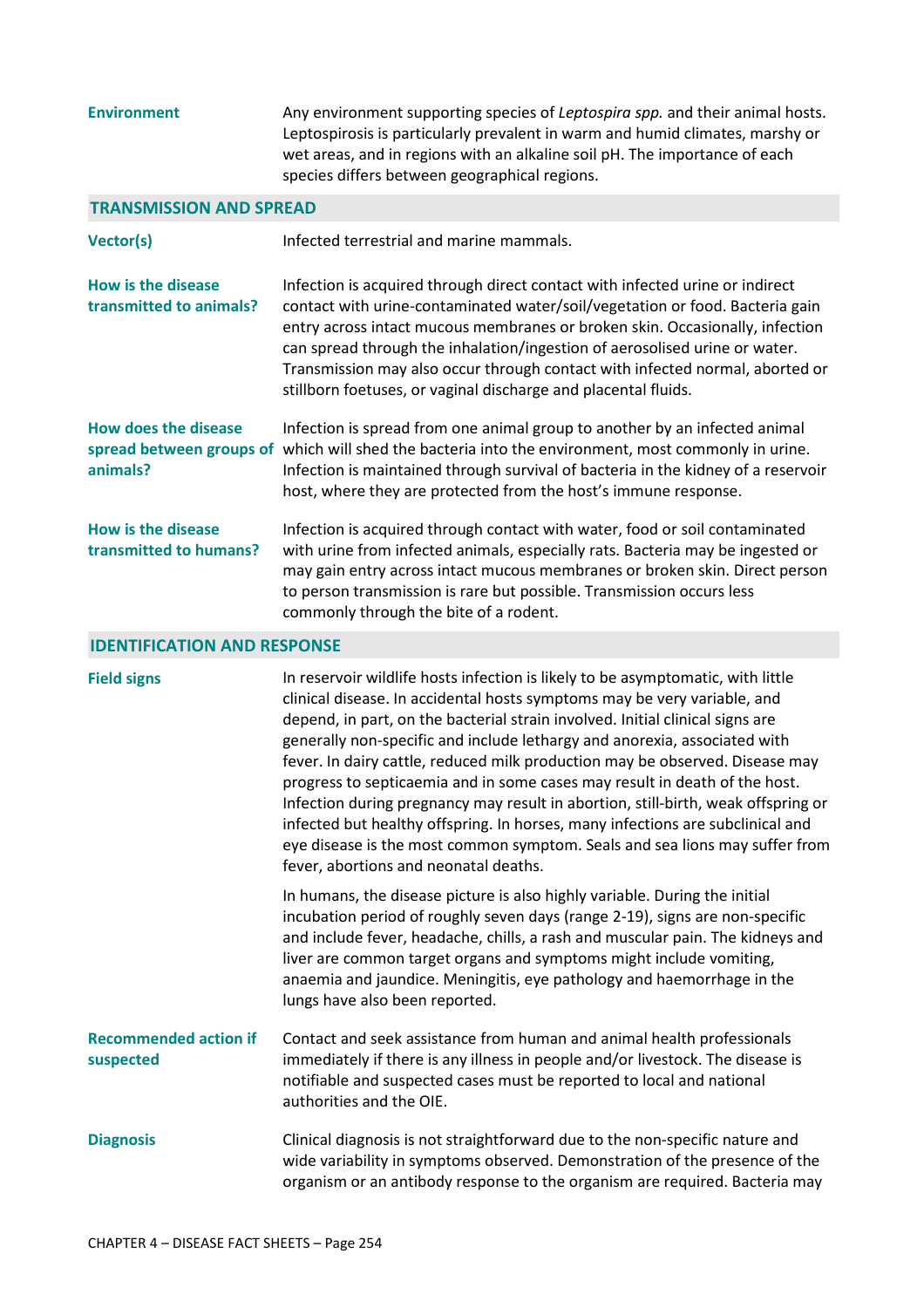be isolated from blood and cerebrospinal fluid in the first seven days, and from urine during the second and third week of illness. An antibody response may be detected in the blood from 5-7 days after infection. A rising antibody level confirms current infection. In dead animals, the liver, lung, brain, kidney, genital tract and the body fluid of foetuses can be used for detecting bacteria.

### **PREVENTION AND CONTROL IN WETLANDS**

**Overall Monitoring and surveillance -** recording the incidence of outbreaks can identify trends in *Leptospirosis spp.* infections and assist in evaluating the feasibility of control programmes. Monitoring of outbreaks in animals and humans can also help assess the contribution of animals to human illness. **Selective rodent control** can prevent infections in livestock and humans, particularly in urban areas.

> Minimise contact with reservoir host species, rodents in particular, and minimise contact with potentially contaminated food/water/bedding.

- **Livestock Good sanitation** and the **prevention of contact** with contaminated environments or infected wildlife, particularly rodents, can decrease the risk of infection.
	- **Prevention of contamination of food and bedding by rodents.**
	- **Fence stream banks and watering holes**, to limit access by livestock to water bodies contaminated by urine from infected animals, and to reduce contamination of water courses. Provide clean drinking water in separate watering tanks located away from potentially contaminated water sources.
	- **Chlorinate** contained drinking water sources and prevent urine contamination of food and water where possible. Do not chlorinate natural water bodies as this will have an adverse effect on the wetland ecosystem.
	- Keep **livestock wastes** away from pastures, animal housing and feeding sites and **away from water courses** in so far as possible.
	- **Isolate** infected animals.
	- **Separate** young animals from older animals where practical.
	- **Replacement stock** should be selected from herds that have tested negative for leptospirosis. Animals not known to be *Leptospira*-free should be quarantined for four weeks and tested before being added to the herd.
	- **Vaccination** of pigs, cattle and dogs may prevent infection caused by certain bacterial strains and prevent abortions in cattle. Note that vaccination of animals may not completely prevent infection and the animals may remain carriers of the bacteria.
	- **Antibiotics** may be used to treat infections caused by certain bacterial strains and may prevent disease and abortion in cattle.
	- Fluid therapy, blood transfusion and other supportive care may also be necessary.

**Wildlife** Sporadic cases occur in free-ranging wildlife, but are likely to go unnoticed. Wildlife species are more important as asymptomatic carriers of infection. Rodent control from a pest perspective may be important in this context, although prevention of contamination of feed, bedding and water, and water treatment, as discussed, may be more appropriate.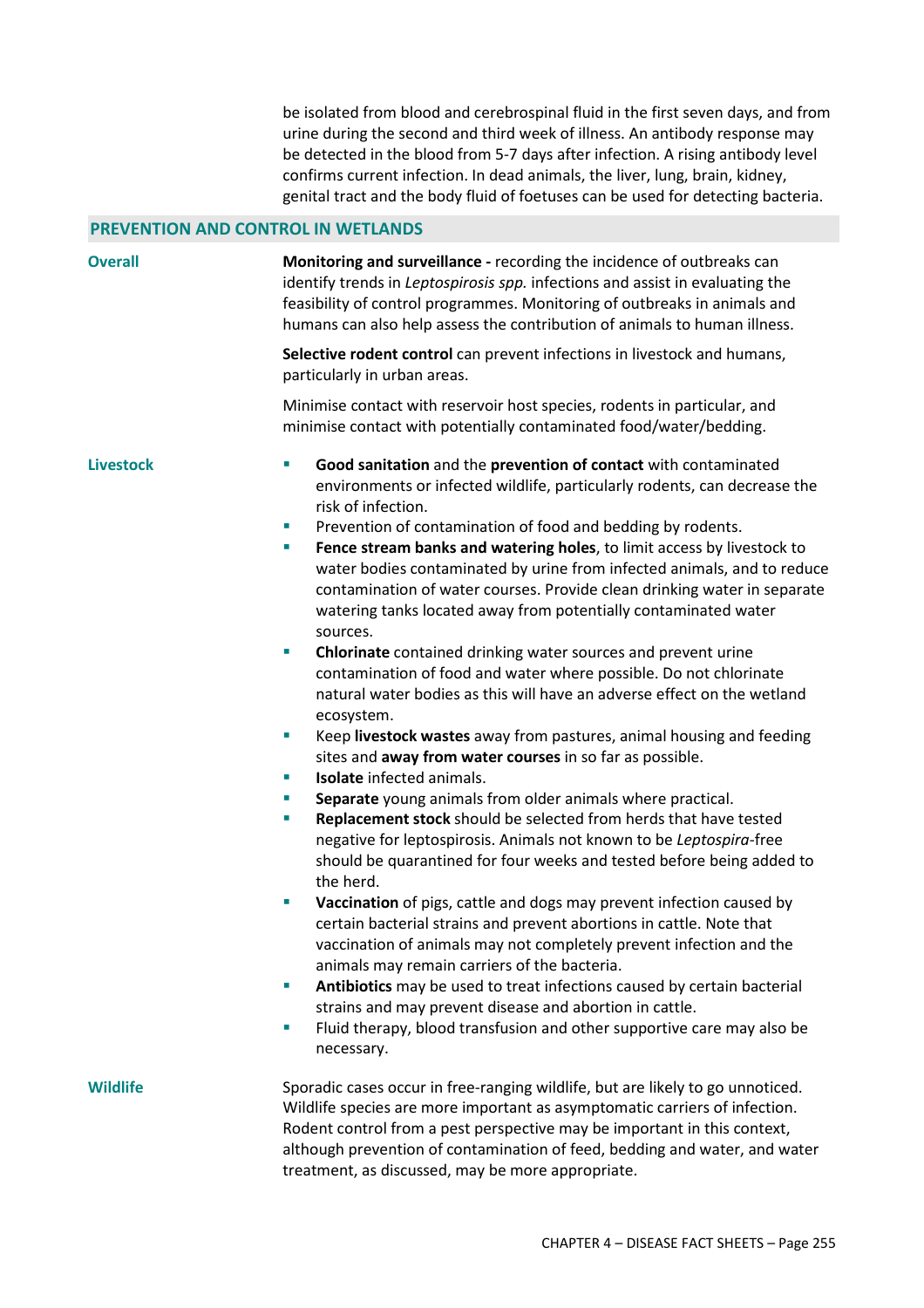**Humans** Prevent or minimise contact with contaminated or potentially contaminated freshwater bodies and infected animals where possible:

- Do not let animals urinate in water that humans contact.
- **Protect food** from sources of infection, particularly rodents, and always cook food thoroughly. Do not eat fish taken from contaminated water.
- **Wash fruit and vegetables** thoroughly, particularly if they are eaten raw. Ideally, vegetables and fruit should be peeled.
- **Avoid consuming untreated surface water**. All drinking water should be boiled unless it is known to be absolutely safe.
- **Good personal hygiene**, especially if working in or near water and with animals. Have disinfection facilities for hands, footwear, clothing, equipment and vehicles/trailers on entering or leaving areas with livestock and after contact with animals.
- **Wash hands** thoroughly with soap and warm water:
	- before preparing and eating food
	- after contact with potentially contaminated water sources
	- after contact with animals
	- after working outside.
- **Wear protective clothing** especially if working in or near water or with animals:
	- wear protective clothing and footwear, either disposable or easily disinfected re-usable clothes (*e.g.* gloves, face shields, waterproof clothing and boots)
	- have separate clothing and utensils for each person using areas with livestock
	- use waterproof dressings to cover broken skin.
- Do not allow water to enter the mouth (*via* the hands, or *via* food or clothing).
- **Avoid swimming** and other water-based activities in contaminated water. Look out for symptoms following such activities and seek early treatment if needed.
- **Mark areas** that have an increased risk of exposure (*e.g.* water bodies used by animals, open sewage works, areas flooded with fresh water) with warning signs.
- **Vaccination:** annual vaccination may provide protection against some bacterial strains, particularly for those working in or close to water and with animals.

**Antibiotic treatment:** preventative use can be considered for short periods, particularly for those in high risk groups, and is most effective if given early in the infection. Supportive care may also be necessary.

## **Be aware of symptoms and seek early treatment.**

| <b>IMPORTANCE</b>          |                                                                                                                                                                                                                                                    |
|----------------------------|----------------------------------------------------------------------------------------------------------------------------------------------------------------------------------------------------------------------------------------------------|
|                            |                                                                                                                                                                                                                                                    |
| <b>Effect on wildlife</b>  | Infections are usually asymptomatic in wild animals, including rodents,<br>although outbreaks on the west coast of the USA are not uncommon in marine<br>mammals, with depression, fever, abortions and neonatal deaths in seals and<br>sea lions. |
| <b>Effect on livestock</b> | Mortality may be high in calves and young or weak piglets but low in adults,<br>many of which will have mild symptoms or show no signs of infection at all.<br>Some infections may cause infertility and spontaneous abortion in cattle.           |